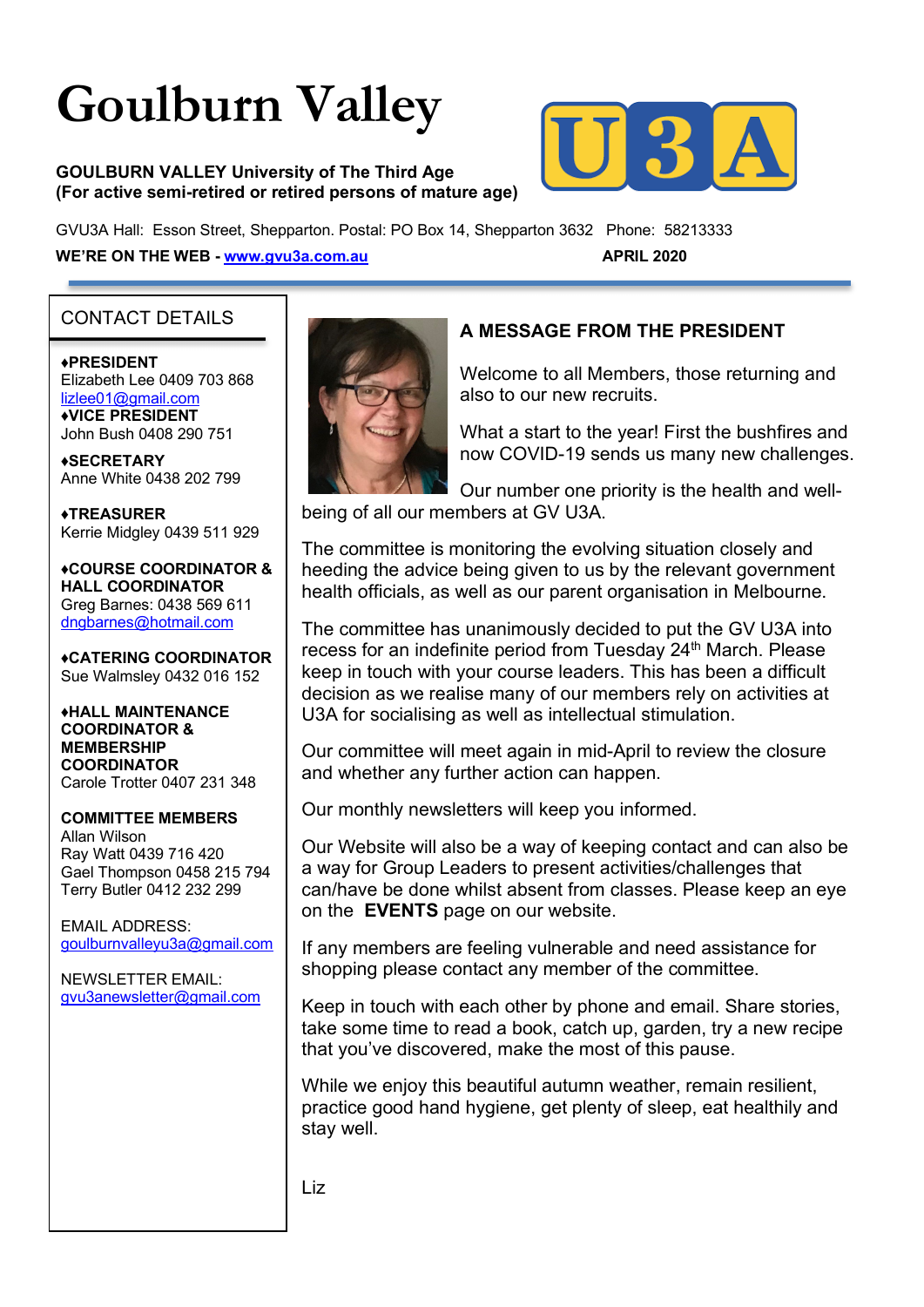#### **U3A ANNUAL MEMBERSHIP FEES**

Please be advised that the \$60 annual membership fee is now due and payable. Thank you to those members who have paid.

Although many classes have been suspended our financial commitments are ongoing so please pay asap if you haven't done so already.

Kerrie Midgley

#### **ANNUAL GENERAL MEETING**

On March 3, our U3A Hall nearly overflowed with new and old members connecting and enjoying the delicious morning tea provided by Sue Walmseley and her committee. Our Guest speaker was the Deputy mayor, Councillor Dinny Adem who was deputizing for Mayor Seema Abdullah. Deni said he was pleased to come back to U3A and this time was encouraging us to share the wealth of knowledge and experience with the wider community. The Annual meeting proceeded in orderly fashion with retiring President Allan Wilson presenting his report of the last 12 months. There were many highlights, including the Forum on Ageing Gracefully with keynote speaker Assoc Professor Christina Bryant from Melbourne University. The election of office bearers was in the expert hands of Gail Jelliff and resulted in Elizabeth Lee being elected as President for 2020. Congratulations Liz!.

#### **WRITING4PLEASURE**

Some noteworthy stories were heard at our February meeting. Also our end of year book was distributed and received a very favourable reception. We do have a couple of spare copies available for purchase from Mary Heneghan at the Art Class on a Wednesday. The cost is \$15.00 We meet on the **THIRD THURSDAY** of each month.

#### **TIME : 1.00 TO 3.30PM**

#### **VENUE : Shepparton Library Meeting Room.**

Our meeting on 19<sup>th</sup> March was cancelled due to social distancing recommendations. Details of our cancellation were e-mailed to members on our Writing Group list. If you did not receive this email, please phone me and we will adjust our list. **For any further cancellations, (April/May) please check your e-mail before the meeting date.** 

#### \*\*\***PLEASE E-MAIL YOUR MARCH STORIES TO:**

#### **-writingforpleasureu3a@gmail.com**

**TOPIC FOR APRIL** - Take any book, turn to page 50 and use any sentence on the page as your first sentence. (500 words or less please).

#### **QUOTE FOR THE MONTH**:

 *"The purpose of a writer is to keep civilization from destroying itself".*

 *Albert Camus*

#### **CONTACT: Lyn Austin Phone : 0468 312 602**

# **LEGAL MATTERS**

The one off class for Legal Matters that was to be held on Monday April 6th has been postponed until further notice.

Marshall Richards is still very keen to do complete this course.

#### **UKE3A**

To reduce the impact of the corona virus, the Ukulele Program on Monday's will be postponed until further notice. This will take effect immediately. John Canty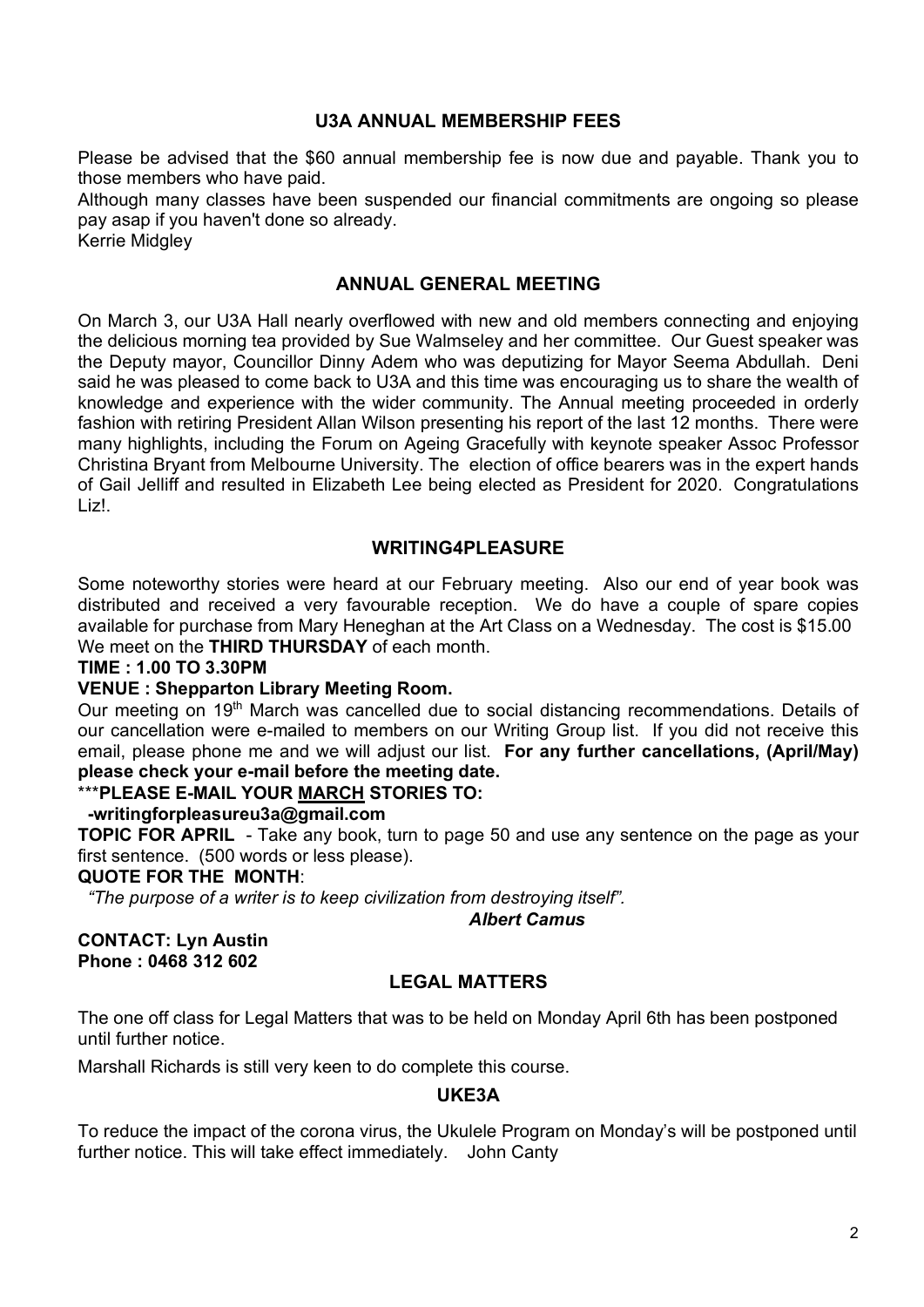#### **CANBERRA TRIP**

Because of the Corona Virus, unfortunately the annual bus trip to Canberra had to be cancelled for March this year.

Fords Bus Company have been very helpful with the negations for the paid in full accommodation. The Canberra Motel will honour our booking and have advised Fords of the dates available, Fords are also negotiating with the Cowra Motel and requesting that they also honour the pre paid booking.

The dates available for Canberra are Monday 5th of October to Thursday the 8th of October inclusive returning on the 9th of October.

If the Cowra motel honours our booking we will then stay the night of Friday 9th October and return to Shepparton on the 10th.

All of these arrangements are to be confirmed and will be subject to Health Regulation Advice. If these dates go ahead they will co-inside with the Floriade Flower Festival in Canberra and the Cowra Cherry Blossom Festival.

This report was submitted to the U3A full Committee and approved on 18/3/20.

I will endeavour to keep you informed as information and date confirmation is received. **Regards** 

Ray Watt 0439716420

# **INDUSTRY TOURS**

#### **VISIT CANCELLED**.

Plunkett's Fruit Packers today cancelled the planned April Tour. Their work is not only seasonal so if, and when, the virus cloud clears it should be possible to re-schedule the visit. Industry Tours is closing down. As things stand, I will not attempt to arrange any tours until……………………

# **STRENGTH AND BALANCE**

Lyn conducted the last class on Monday morning in the garden. It was a very peaceful time all maintaining a distance easily with the small number. Unfortunately, this was the last of her classes while we are in recess. Lyn asks you all to set aside some time to keep strong and go for a walk.

#### **FRENCH**

In view of government regulations re social distancing to protect ourselves from this virus, I have decided to cancel French classes for the moment..

I would encourage you all to continue your study through apps such as Duolingo or Memrise for beginners, and Coffee Break French for the more advanced. There are also some quite good French lessons on YouTube. I think one is called French with Alexa (or something like that). Let me know if you find something useful. Sue Birrell

#### **MONDAY LUNCH GROUP**

I believe our lunch group needs to go into recess for the time being because of the Corona Virus. We sit closely together and share a meal and companionship. I'm mindful of the distance we need to keep between members as advised by the Government. I'll notify people of meal venues when it is safe to resume our group gatherings. If you have any questions, please ring me on 58211315. Keep safe everyone. Gail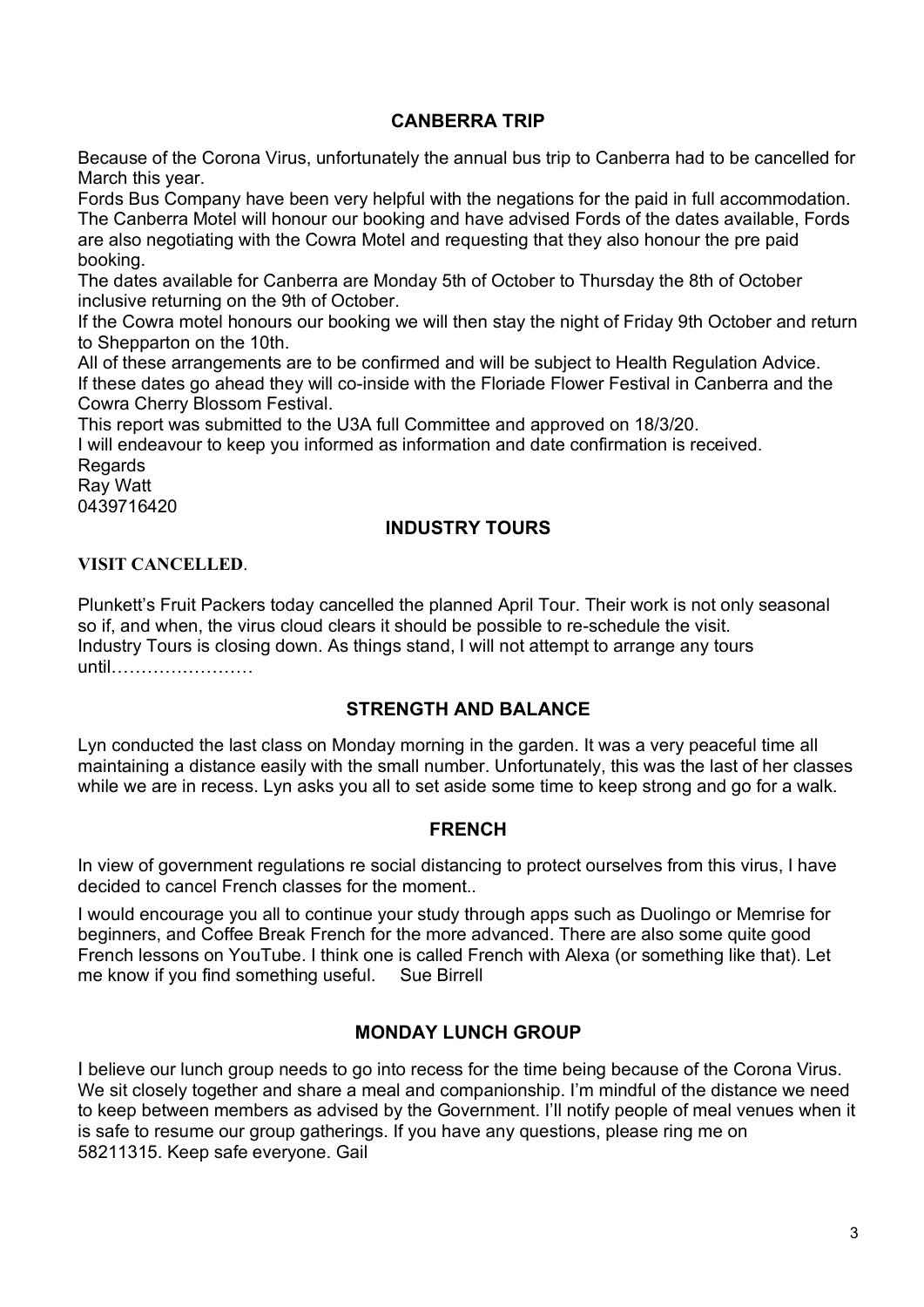#### **U3A MEDITATION**

Thank you to those who were looking forward to learning and sharing meditations with me starting on the 30th April.

Unfortunately, I am cancelling these classes due to the Corona Virus but look forward to holding new classes after this has passed.

In the meantime, I would like to suggest you download the 'Smiling Mind' app onto your phone or iPad. This app as a program of meditations and exercises that you can follow and practice each day. If you need some help doing this feel free to email me.

So, to all my past co-meditators and those looking to start. Stay well and continue to be mindful of each present moment (and thankful we are in such a lucky country).

Cheers

Jill Riordan

# **SOCRATES CAFE**

I do wonder what Socrates would have said about all this, but I'm saying let's give free rein to the precautionary principle. We do know that the Coronavirus is highly contagious, it is both socially and economically disruptive, and it kills people. The evidence regarding those facts is beyond dispute.

However, what we don't know is just how bad this contagion will be here in Shepparton and so we should be taking whatever precautions we can to slow the virus's spread. It's important that each of us engage in social isolation as best we can and with that in mind, **I intend to call off Socrates** 

**Café at the Goulburn Valley U3A for at least the next two months, that's March and April**. It does concern me that after a hiatus of two months, at least, it may well be difficult to restart Socrates Café, but that's a bridge to be crossed when we come to it. Social isolation is the only weapon non-medical people from U3A have to defend themselves against the Coronavirus and as valuable of Socrates Café might being driving our thinking, what is more valuable, at the moment, is doing all we can "flatten the curve" and that means not gathering for what is really an unnecessary event.

Those with any questions or comments can contact me at r.mclean7@icloud.com or via the phone at 0400 502 199. In these strange times, I urge you to take care and stay safe. I'll be in touch,

Robert McLean.

#### **BRIDGE**

#### **Bridge Closed**

The Australian Bridge Federation (ABF) and Victorian Bridge Association (VBA) have advised that bridge club sessions should close in the interests of public safety. The club decided it would close all sessions, including lessons, for one month and then reconsider the situation. It is likely that the club will close for a period of 4-6 months until advised by health authorities that circumstances have changed to allow normal club activities to resume. The VBA are exploring other ways that bridge can continue on-line and through the many bridge web sites that are available. Information will be circulated as it comes to hand.

Derek Poulton 58254112 0418559263

# **SCRABBLE**

Unfortunately, due to the present issues with the Coronavirus, Scrabble is to be suspended for the foreseeable future. In the meantime keep reading your dictionaries for new words for when we can play again. Sue Walmsley.

#### **OPERA**

As the Wangaratta cinema is closed until further notice we will not be travelling over until they have reopened for business. Madeline Dyer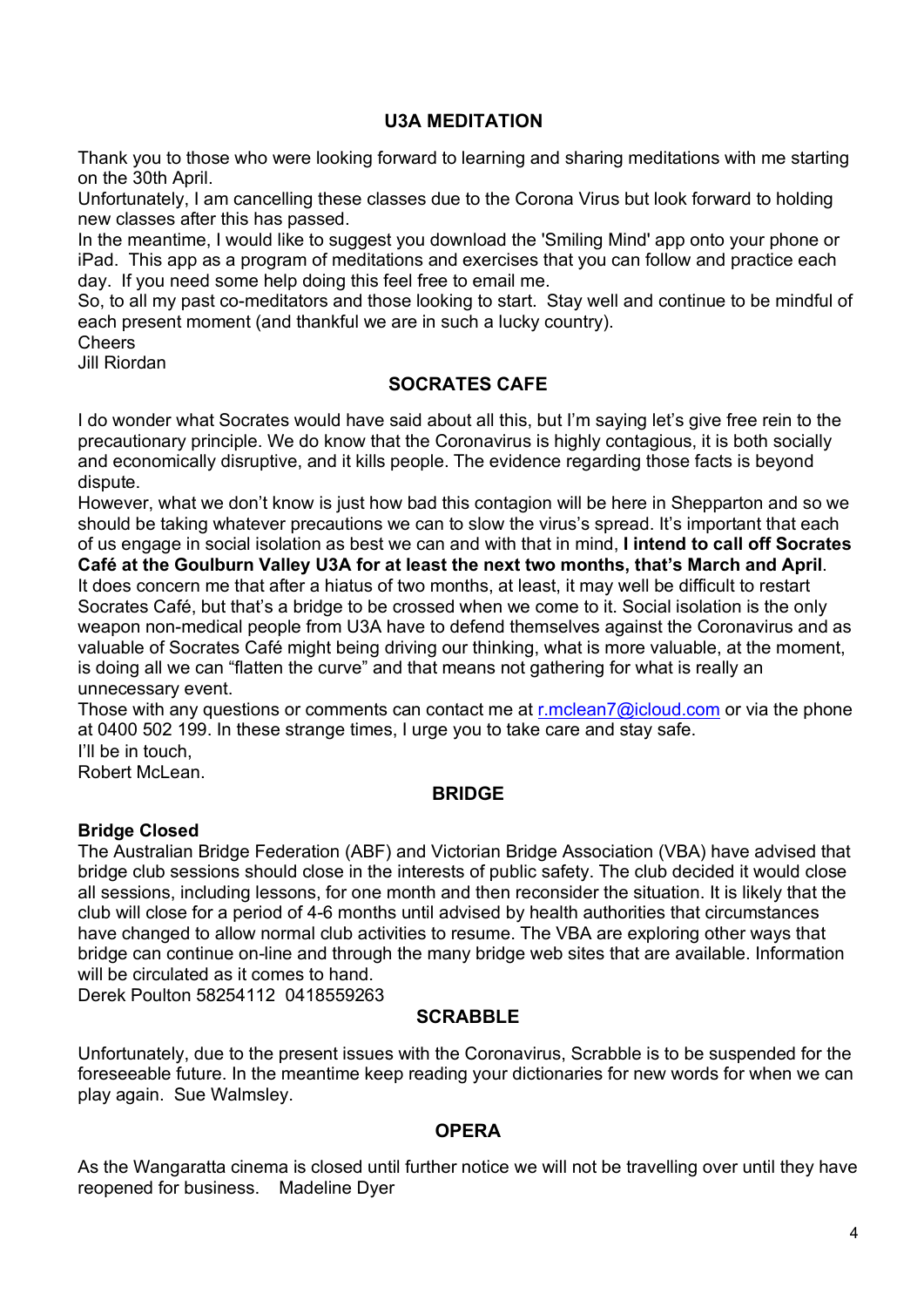#### **CURRENT AFFAIRS**

The Current Affairs group has also ceased despite valiant efforts to continue. More news to come

#### **ART**

Hello to all our happy painters! These are very trying times, please, try to stay positive and motivated. Remember that art, along with all other forms of creativity, is good for your mental wellbeing, and excellent medicine for your soul.

A challenge for you all - should you wish to participate - Find a portrait of your favourite artist , and create your own interpretation using only three tones (any colour/colours of your choice) a dark, a mid and a light. No rush, no stress - take your time and enjoy the process.

Send a photo of your masterpiece (anything you are working on really) to David Muir, who has very kindly offered to post them on the U3A Art Webpage for you (until I learn how), allowing the group to keep in contact. Take care of yourselves and make sure you get plenty of sunshine. Kind regards

Judi 0448813930

# **U3A WALK & TALK**

Hi to all who enjoy a healthy walk, due to the escalation of the Coronavirus I have made the decision to cancel the walks and review in June /July

On the 11<sup>th</sup> of March the walk and talk group travelled to the Barmah Forrest, visiting the township of Barmah to view the old Ferry. We then drove to the old stockyard and the Dharnya Centre before reaching the Murray River and the Barmah Choke for lunch and a walk along the river to see some of the large river red gums. Returning home via Picola and Waaia thanks to Bobby for the day which was enjoyed by all

David Taylor 0412802427

# **NATURAL RESOURCES & REGIONAL DEVELOPMENT**

ALL MEETINGS HAVE BEEN CANCELLED UNTIL FURTHER NOTICE BUS TRIP; STRATHBOGIES MAY 1; CANCELLED John Dainton 58213881 or mob. 0417 549 506

# **BIRD WATCHING**

As with other groups, due to the current issues, bird watching activities will cease until further notice. Our March outing was at Cussen Park Tatura where we observed 35 species some of those were Grey and Chestnut Teal, Pacific Black Duck, Dusky Moorhen, Black-fronted Dotterel, Red-rumped Parrot, Eastern Rosella, Musk Lorikeet, White-plumed Honeyeater, Willie Wagtail and Superb Fairy-wren.

# **PARKING**

At times street parking around the U3A Esson Street premises can be difficult but we must all remember that it is a residential area.

Can members please pay particular attention NOT to park across driveways.

Our new next-door neighbour at 101 Balaclava Road has respectfully asked members to give her at least one metre on either side of her driveway to allow her to navigate her driveway more easily. She has 2 small children and when cars are parked on either side of the road it becomes difficult for her.

Thank you. Liz. President

# **HISTORICAL STUDIES**

ALL MEETINGS CANCELLED UNTIL FURTHER NOTICE John Dainton 58213881 or mob. 0417 549 506